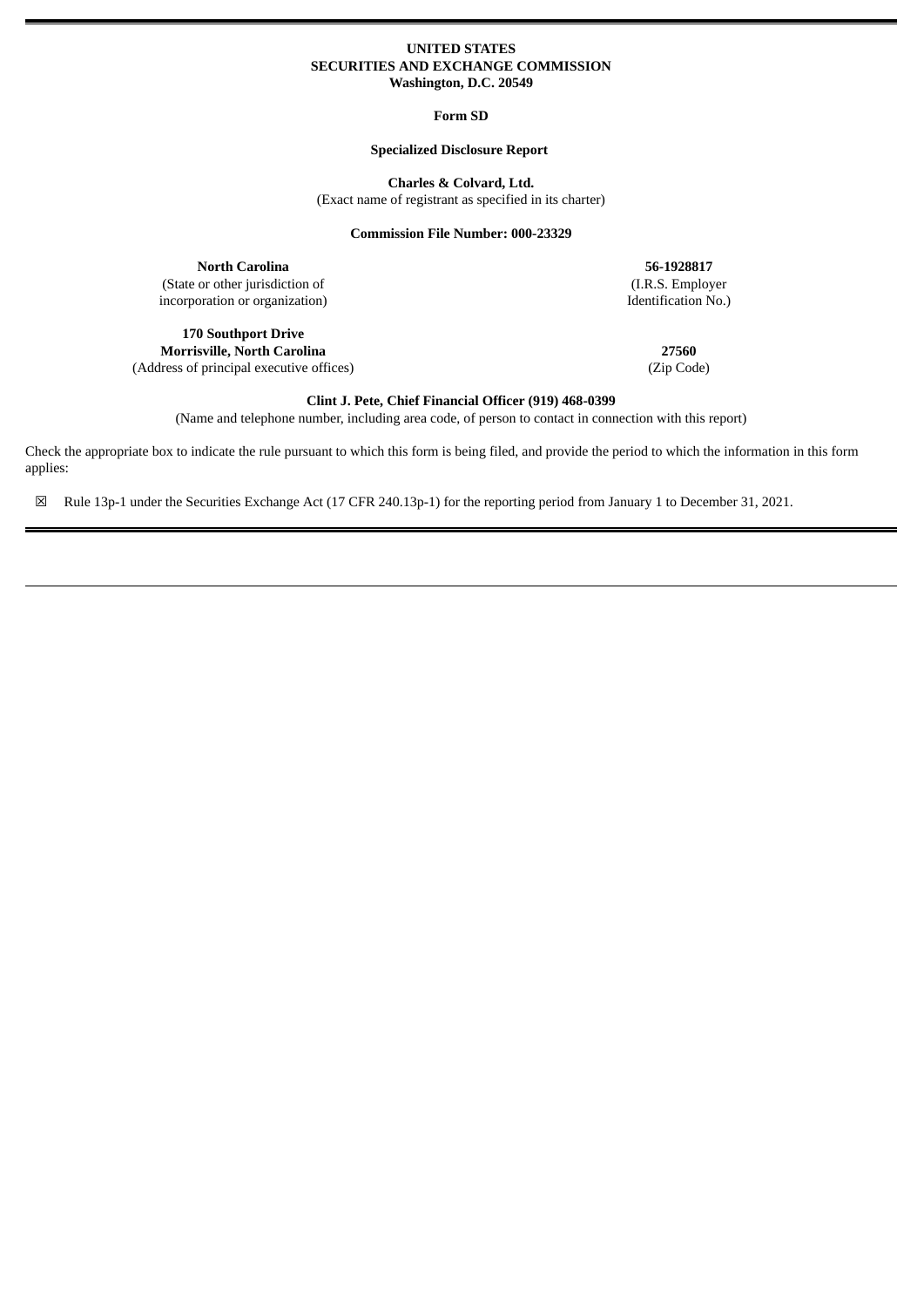## **Section 1 - Conflict Minerals Disclosure**

#### **Item 1.01 Conflict Minerals Disclosure and Report**

As provided for in Rule 13p-1 under the Securities Exchange Act of 1934, as amended, and Form SD, a Conflict Minerals Report is provided as an exhibit to this Form SD and is available at the following internet website:

https://ir.charlesandcolvard.com/financials/sec-filings

The information contained on our website is not incorporated by reference into this Form SD or our Conflict Minerals Report and should not be considered part of this Form SD or the Conflict Minerals Report.

Information concerning gold and tantalum from recycled or scrap sources that may be contained in our in-scope products is included in the Conflict Minerals Report and is incorporated in this Form SD by reference.

#### **Item 1.02 Exhibit**

The Conflicts Minerals Report described in Item 1.01 is filed as Exhibit 1.01 to this Form SD.

## **Section 2 - Exhibits**

## **Item 2.01 Exhibits**

[Exhibit](#page-3-0) 1.01 - Conflict Minerals Report for Charles & Colvard, Ltd. for the calendar year ended [December](#page-3-0) 31, 2021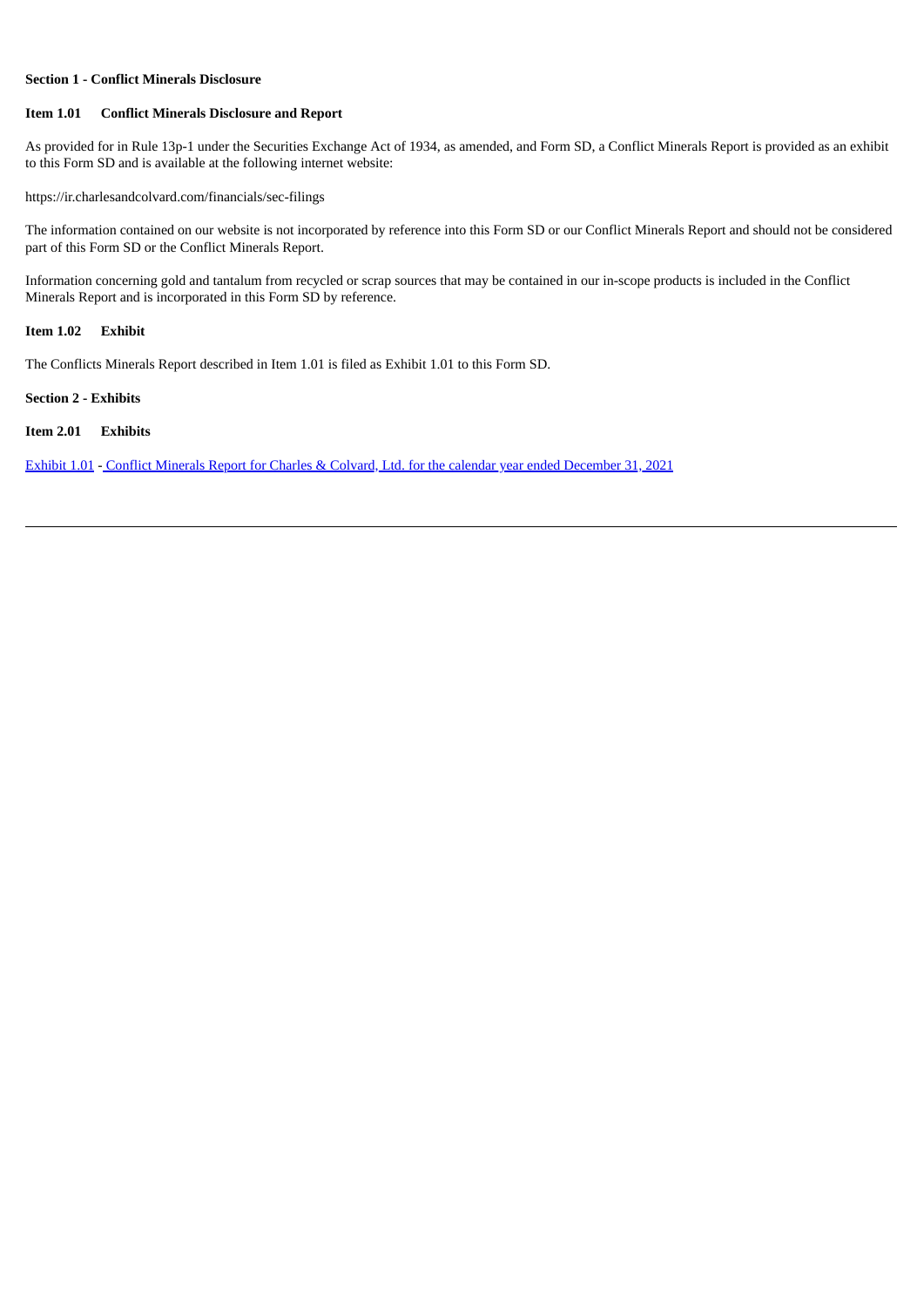## **SIGNATURES**

Pursuant to the requirements of the Securities Exchange Act of 1934, the registrant has duly caused this report to be signed on its behalf by the duly authorized undersigned.

# **Charles & Colvard, Ltd.**

By: /s/ Clint J. Pete

May 26, 2022

Clint J. Pete Chief Financial Officer (Principal Financial Officer and Principal Accounting Officer)